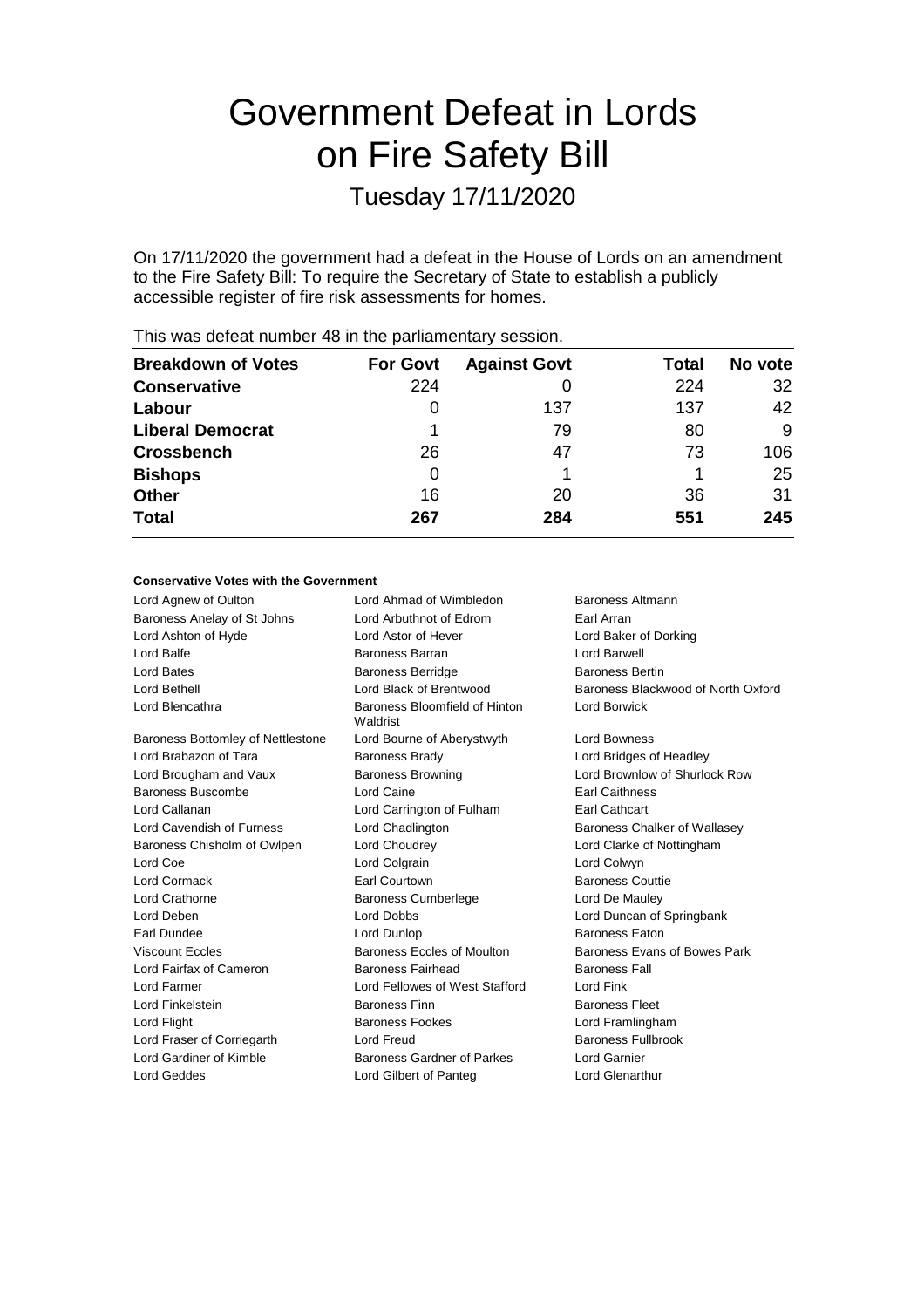Lord Glendonbrook Lord Gold Lord Goldsmith of Richmond Park<br>
Lord Goodlad Cord Coschen Lord Grade of Yarmouth<br>
Lord Grade of Yarmouth Lord Greenhalgh Lord Griffiths of Fforestfach Lord Grimstone of Boscobel Lord Hague of Richmond Viscount Hailsham Lord Hamilton of Epsom Lord Hammond of Runnymede Lord Haselhurst Lord Hayward Baroness Helic Lord Henley Lord Herbert of South Downs Lord Hodgson of Astley Abbotts Baroness Hodgson of Abinger Lord Holmes of Richmond Baroness Hooper Lord Horam Lord Howard of Lympne Earl Howe Lord Howell of Guildford Lord Hunt of Wirral Lord James of Blackheath Baroness Jenkin of Kennington Lord Johnson of Marylebone Lord Keen of Elie Lord King of Bridgwater Lord Kirkham Lord Kirkhope of Harrogate Lord Lamont of Lerwick Lord Lancaster of Kimbolton Lord Lang of Monkton Lord Lansley Lord Leigh of Hurley Lord Lexden **Lord Lindsay** Lord Lilley **Communication** Lord Lindsay Lord Lingfield **Earl Liverpool** Earl Liverpool **Lord Livingston of Parkhead** Marquess of Lothian **Lord Lucas** Lord Lucas **Lord Mackay of Clashfern** Lord Mancroft Baroness Manzoor Lord Marland Lord Marlesford **Baroness McGregor-Smith** Lord McInnes of Kilwinning Baroness McIntosh of Pickering Lord McLoughlin Lord Mendoza Baroness Meyer **Baroness Mone** Baroness Mone **Duke of Montrose** Baroness Morgan of Cotes **Baroness Morris of Bolton** Baroness Morrissey Lord Moylan Lord Moynihan Lord Nash Baroness Neville-Jones **Baroness Neville-Rolfe** Baroness Newlove Baroness Nicholson of Winterbourne Baroness Noakes Lord Northbrook Lord Norton of Louth Lord O'Shaughnessy Lord Parkinson of Whitley Bay Lord Patten Baroness Penn Lord Pickles Baroness Pidding Lord Polak Lord Popat Lord Porter of Spalding Lord Price Lord Rana Lord Randall of Uxbridge **Lord Ranger** Lord Ranger **Baroness Rawlings** Lord Reay **Baroness Redfern Baroness Redfern Lord Renfrew of Kaimsthorn** Lord Ribeiro Viscount Ridley Lord Risby Lord Robathan **Baroness Rock** Lord Rose of Monewden Lord Rotherwick Lord Saatchi Lord Sarfraz Lord Sassoon **Baroness Sater** Baroness Sater Baroness Scott of Bybrook Baroness Seccombe Lord Selkirk of Douglas Lord Sharpe of Epsom Lord Sheikh **Baroness Shephard of Northwold** Lord Sherbourne of Didsbury Baroness Shields **Lord Shinkwin** Earl Shrewsbury Lord Smith of Hindhead **Baroness Stedman-Scott** Lord Sterling of Plaistow Lord Stewart of Dirleton Lord Strathclyde Baroness Stroud Baroness Sugg **Lord Suri** Lord Taylor of Holbeach Lord Tebbit Lord Trefgarne Viscount Trenchard Lord Trimble **Lord True** Lord True **Lord True** Lord Tugendhat Viscount Ullswater Lord Vaizey of Didcot Baroness Vere of Norbiton Baroness Verma Lord Vinson Lord Wakeham Baroness Warsi Lord Wasserman Lord Wei Lord Wharton of Yarm **Lord Whitby Constant Constant Constant Constant Constant Constant Constant Constant Constant Constant Constant Constant Constant Constant Constant Constant Constant Constant Constant Constant Consta** Lord Willetts **Baroness Williams of Trafford** Baroness Wyld Lord Young of Cookham Viscount Younger of Leckie

Viscount Goschen **Lord Grade of Yarmouth**<br>
Lord Griffiths of Fforestfach Lord Grimstone of Bosco

**Conservative Votes against the Government**

#### **Labour Votes with the Government**

| <b>Labour Votes against the Government</b> |                                |                          |  |  |
|--------------------------------------------|--------------------------------|--------------------------|--|--|
| Lord Adonis                                | Lord Alli                      | Lord Anderson of Swansea |  |  |
| <b>Baroness Andrews</b>                    | Baroness Armstrong of Hill Top | Lord Bach                |  |  |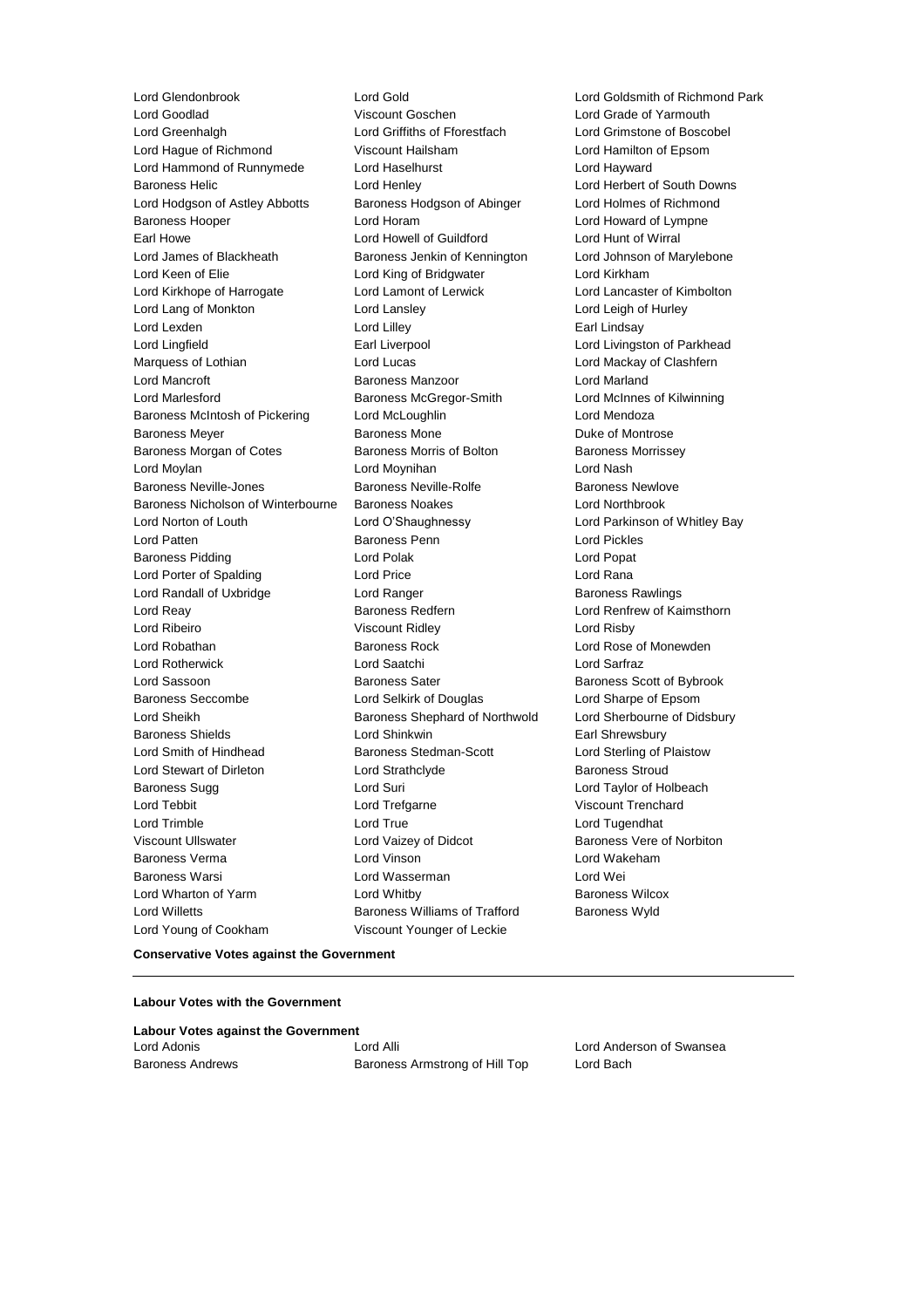Baroness Billingham Baroness Blower Lord Blunkett Lord Boateng Lord Bradley Lord Brooke of Alverthorpe Lord Browne of Ladyton **Baroness Bryan of Partick** Lord Campbell-Savours Lord Carter of Coles **Baroness Chakrabarti** Viscount Chandos Baroness Clark of Kilwinning Lord Clark of Windermere Baroness Cohen of Pimlico Lord Collins of Highbury **Baroness Corston** Baroness Crawley Lord Cunningham of Felling Lord Davidson of Glen Clova Lord Davies of Oldham Lord Davies of Brixton **Lord Desai Lord Desai** Baroness Donaghy Lord Donoughue Baroness Drake Lord Dubs Lord Eatwell Lord Evans of Watford Lord Faulkner of Worcester Lord Filkin **Lord Foulkes of Cumnock** Baroness Gale Lord Giddens Baroness Golding Lord Goldsmith Baroness Goudie Lord Grantchester Lord Griffiths of Burry Port Lord Grocott Lord Hain Viscount Hanworth Lord Harris of Haringey Lord Haskel Lord Haworth Baroness Hayman of Ullock Baroness Hayter of Kentish Town Baroness Healy of Primrose Hill Lord Hendy Baroness Henig Lord Hollick Lord Howarth of Newport **Lord Hoyle Lord Hoyle** Baroness Hughes of Stretford Lord Hunt of Kings Heath Lord Hutton of Furness Baroness Jay of Paddington Lord Jones Baroness Jones of Whitchurch Lord Jordan Lord Judd Lord Kennedy of Southwark Lord Kestenbaum Lord Knight of Weymouth Lord Layard Lord Leitch Lord Lennie **Lord Levy** Lord Levy **Baroness Liddell of Coatdyke** Lord Liddle Lord Lipsey Baroness Lister of Burtersett Lord MacKenzie of Culkein **Baroness Mallalieu** Lord Mandelson Baroness McDonagh Baroness McIntosh of Hudnall Lord McKenzie of Luton Lord McNicol of West Kilbride Lord Monks **Baroness Morris of Yardley** Lord Morris of Aberavon Lord Murphy of Torfaen Baroness Nye Lord Pendry **Baroness Pitkeathley Baroness Pitkeathley Lord Ponsonby of Shulbrede** Baroness Primarolo Baroness Prosser Lord Puttnam Baroness Quin **Baroness Ramsay of Cartvale** Baroness Rebuck Lord Reid of Cardowan Lord Robertson of Port Ellen Lord Rooker Lord Rosser Lord Rowlands Baroness Royall of Blaisdon Lord Sawyer Baroness Sherlock Lord Sikka Viscount Simon Baroness Smith of Basildon Baroness Smith of Gilmorehill Lord Snape Lord Stevenson of Balmacara Baroness Taylor of Bolton Baroness Thornton **Lord Touhig** Lord Touhig Lord Triesman Lord Tunnicliffe Lord Turnberg Lord Watson of Invergowrie Lord Watts **Lord West of Spithead** Baroness Wheeler Baroness Whitaker **Lord Whitty Communist Example 2** Baroness Wilcox of Newport Lord Wills Lord Wood of Anfield Baroness Young of Old Scone Lord Young of Norwood Green

Lord Bassam of Brighton Lord Beecham Lord Berkeley

Lord Maxton Lord McAvoy Lord McConnell of Glenscorrodale

#### **Liberal Democrat Votes with the Government** Lord Taverne

# **Liberal Democrat Votes against the Government** Lord Addington Lord Alderdice Baroness Bakewell of Hardington Baroness Barker **Lord Beith** Baroness Bonham-Carter of Yarnbury Baroness Bowles of Berkhamsted Lord Bradshaw Baroness Brinton Lord Bruce of Bennachie **Lord Burnett** Lord Burnett **Baroness Burt of Solihull**

Lord Campbell of Pittenweem Lord Clement-Jones Lord Cotter Lord Dholakia Baroness Doocey Baroness Featherstone

Mandeville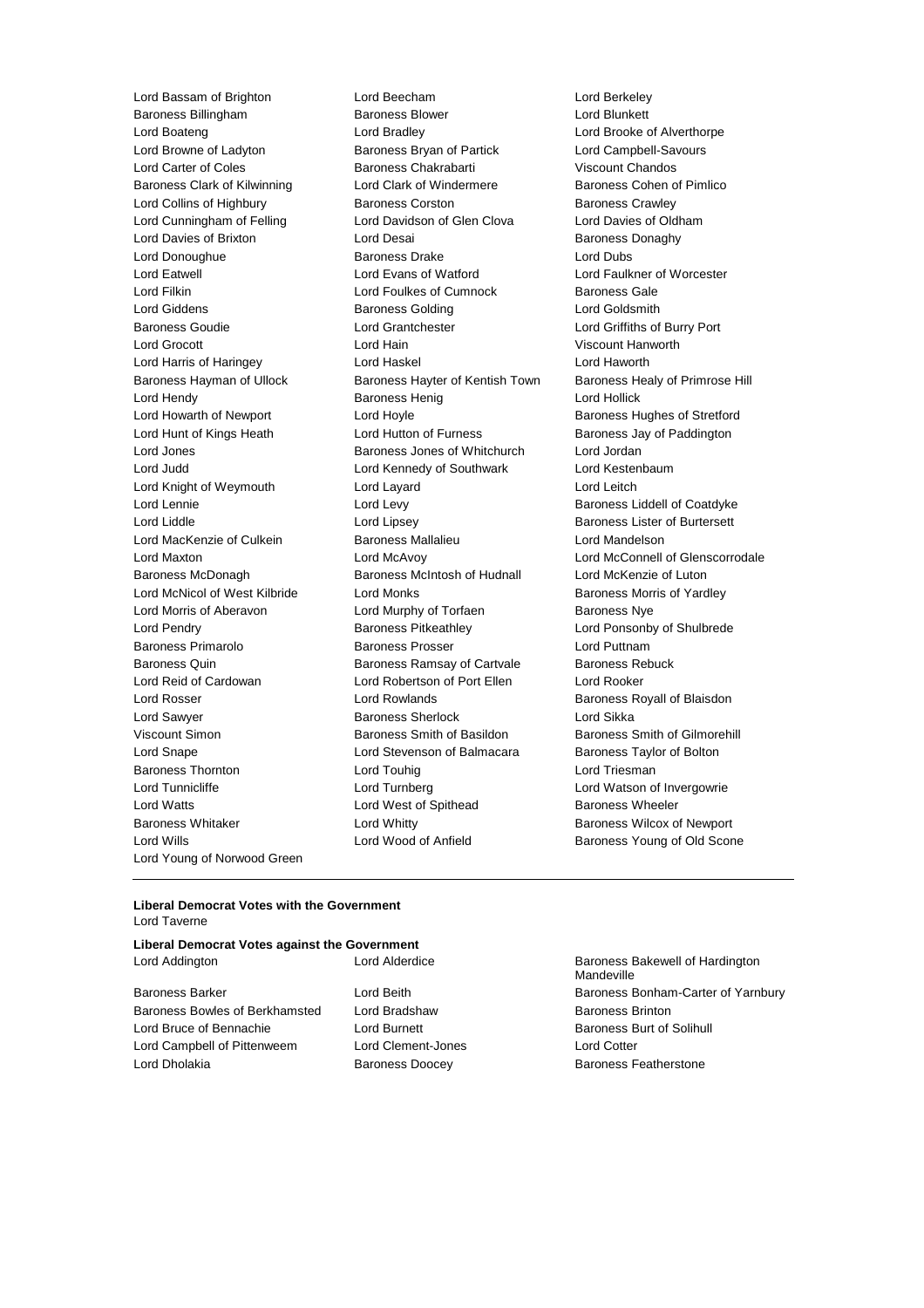Lord Marks of Henley-on-Thames Lord McNally Lord Wrigglesworth

Lord Foster of Bath Baroness Garden of Frognal Lord German Earl Glasgow Lord Goddard of Stockport Lord Greaves Baroness Grender Baroness Hamwee Baroness Harris of Richmond Baroness Humphreys Lord Hussain Baroness Hussein-Ece Baroness Janke Baroness Jolly Lord Jones of Cheltenham Baroness Kramer Lord Lee of Trafford Baroness Ludford Lord Newby Baroness Northover Lord Oates Lord Paddick **Lord Palmer of Childs Hill Baroness Parminter** Baroness Pinnock **Lord Purvis of Tweed** Baroness Randerson Lord Razzall Lord Redesdale Lord Rennard Lord Roberts of Llandudno Baroness Scott of Needham Market Lord Scriven Lord Sharkey **Baroness Sheehan** Lord Shipley **Constants** Baroness Smith of Newnham Lord Stephen Lord Stoneham of Droxford Lord Storey **Lord Strasburger** Lord Strasburger **Lord Strasburger** Lord Stunell Baroness Suttie Lord Taylor of Goss Moor Lord Teverson Lord Thomas of Gresford Baroness Thomas of Winchester Baroness Thornhill Viscount Thurso **Community Constructs** Lord Tope **Baroness Tyler of Enfield** Lord Tyler Lord Verjee Lord Wallace of Tankerness Lord Wallace of Saltaire Baroness Walmsley Lord Willis of Knaresborough

#### **Crossbench Votes with the Government**

Lord Aberdare Lord Cameron of Dillington Lord Carey of Clifton Lord Carrington Lord Chartres Viscount Colville of Culross Earl Cork and Orrery Earl Courtenay of Devon Lord Craig of Radley Viscount Craigavon Lord Curry of Kirkharle Lord Dannatt Earl Erroll Lord Field of Birkenhead Lord Hogan-Howe Baroness Hogg **Communist Construction Construction** Lord Kakkar **Lord Kilclooney** Lord Laming Lord Mawson Lord Patel Lord Powell of Bayswater Lord Vaux of Harrowden Lord Walker of Aldringham Baroness Watkins of Tavistock Viscount Waverley

#### **Crossbench Votes against the Government**

Lord Berkeley of Knighton Lord Best Lord Bichard Baroness Brown of Cambridge Lord Butler of Brockwell Baroness Butler-Sloss Baroness Campbell of Surbiton Earl Clancarty **Example 2** Baroness Clark of Calton Baroness Coussins **Baroness Coussins** Lord Crisp **Baroness D'Souza** Baroness Finlay of Llandaff **Baroness Greengross** Lord Greenway Baroness Grey-Thompson Lord Harries of Pentregarth Baroness Hayman Baroness Hollins Lord Houghton of Richmond Lord Kerr of Kinlochard Lord Kerslake Lord Low of Dalston Earl Lytton Baroness Murphy **Baroness O'Loan** Baroness O'Loan **Baroness O'Neill of Bengarve** Lord Pannick Baroness Prashar Lord Ramsbotham Lord Ravensdale Lord Rees of Ludlow Lord Russell of Liverpool Earl Sandwich Lord Singh of Wimbledon Duke of Somerset Lord Stern of Brentford Baroness Stern Lord Thurlow Lord Woolf **Baroness Young of Hornsey** 

Lord Adebowale Lord Alton of Liverpool Lord Anderson of Ipswich

Baroness Boycott Viscount Brookeborough Lord Brown of Eaton-under-Heywood

#### **Bishop Votes with the Government**

#### **Bishop Votes against the Government** Bishop of St Albans